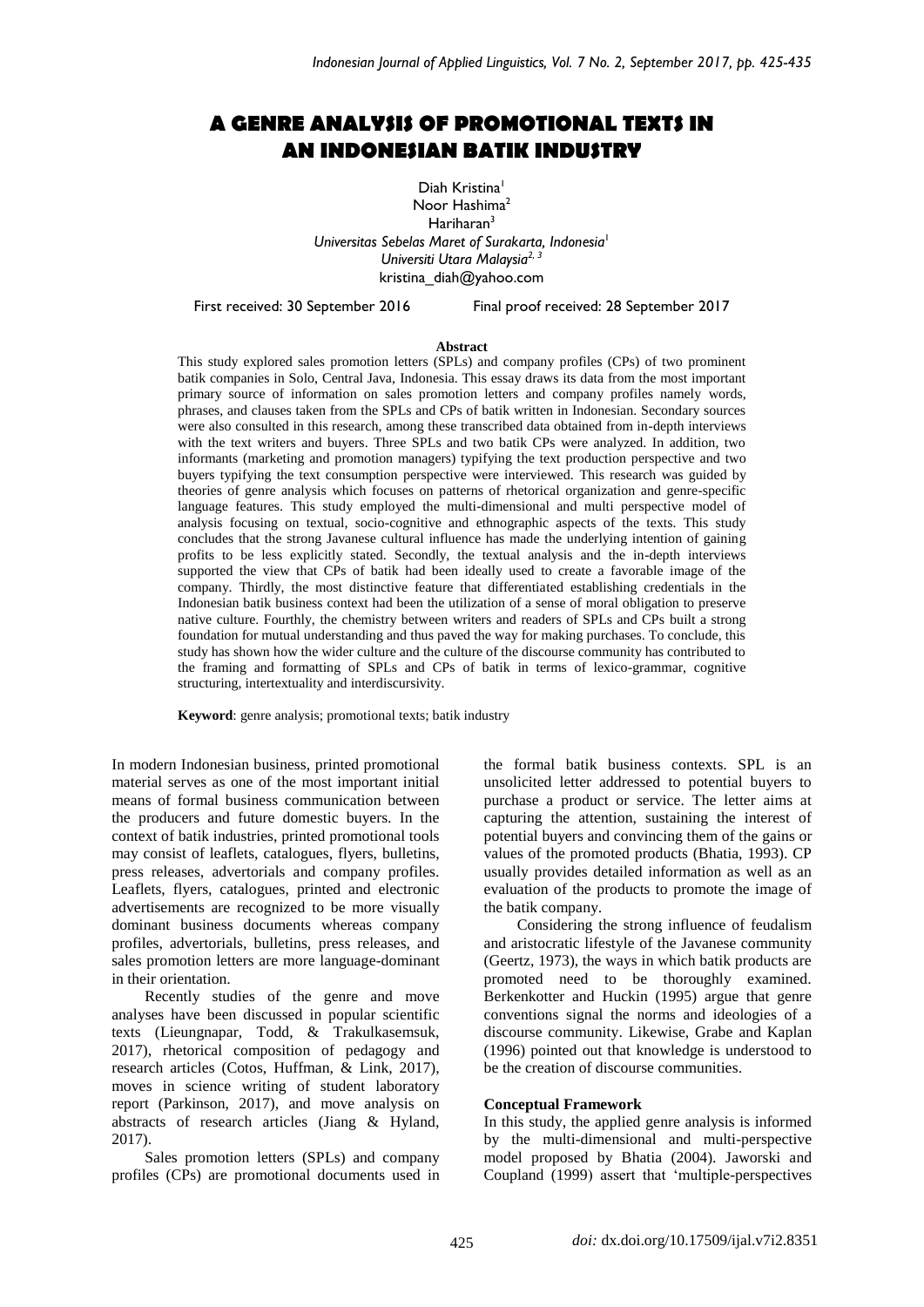and methods increase the likelihood of reaching good explanations' (p. 37). The multi-perspective model employs textual and socio-cognitive aspects, incorporates tactical and professional, ethnographical and socio-critical spaces in its analytical model. Leitch and Palmer (2010) define *space* as the physical setting or location in which the text occurs.

To construct a model of analytical procedures for investigating genres in the world of discourse, we need to examine the textual space, which encompasses the use of text-internal features, principally the values they carry in the context of rhetorical moves, discourse strategies, regularities of organization, intertextuality and several aspects of interdiscursivity. In this study, the discourse patterning or moves was identified by inferences based on the content of the text and the linguistic clues. Linguistically, the meanings are realized in formulaic expressions, specific lexical items and cohesive markers. Additionally, the moves were explored in terms of their positioning, obligatory, optional and iterative order.

The socio-cognitive space or the discourse patterning as the second perspective, accounts for the participants' relationships within the batik industries and their contributions to the process of<br>genre construction, interpretation, use and interpretation, use and exploitation in the context of batik professional practices and other institutional practices and constraints. The socio-cognitive analysis was done by conducting grounded and ethnographic investigations of batik professional practices. These aspects of investigation, in Bhatia's (2004) view should consider the way expert users of language exploit and manipulate generic resources to create hybrid genres, which may include mixing, embedding, bending and appropriating of generic resources.

The socio-cognitive space that incorporates the tactical and professional implications presented by Bhatia (2004) is close to that of Berkenkotter and Huckin's (1995) 'duality of structure'. Duality of structure refers to the view that though professional genres constitute social structures in professional, institutional, and organizational contexts, every author of a professional genre also has an individual structure reflecting individual creativity, freedom, and intention and strategies. Nevertheless, the authors should also conform to the constraints imposed by the community of a specific genre.

Figure 1 presents the model of Bhatia's study, which focuses on the textual and the socio-cognitive spaces. To analyze the textual space, the researcher deconstructed the texts to investigate the use of lexico-grammatical and rhetorical resources. In this analysis, the texts were explored in terms of their generic conventions to address issues such as features of the discourse and the structuring of the discourse (Bhatia, 2004). To examine the sociocognitive space the researcher scrutinized CP texts and SPLs in order to consider the genre construction procedures as well as the audience reception procedures and insights. Additionally, the researcher analyzed rhetorical strategies and appropriation of generic resources to respond to familiar and novel components in the SPLs and CPs of batik.



(Adapted from Bhatia, 2004)

Figure 1. Model of this study spaces of focus of analysis perspectives (adapted from Bhatia, 2004)

Observing genres beyond the textual organizations is useful in terms of appraising the typical patterns in composing processes, reading practices, and social roles of participants (Pare & Smart, 1994).

The CPs and SPLs are constructions of the professional community in which the meaning is created by and for the consumption of members of the professional community in Indonesia. Consequently, any meaningful understanding of the texts must be informed by the perceptions and practices of this particular professional community or the *emic's* (insider's) perspectives (Lillis, 2008).

## **METHOD**

The discussed methodology concentrates on two significant issues, data collection and data analysis.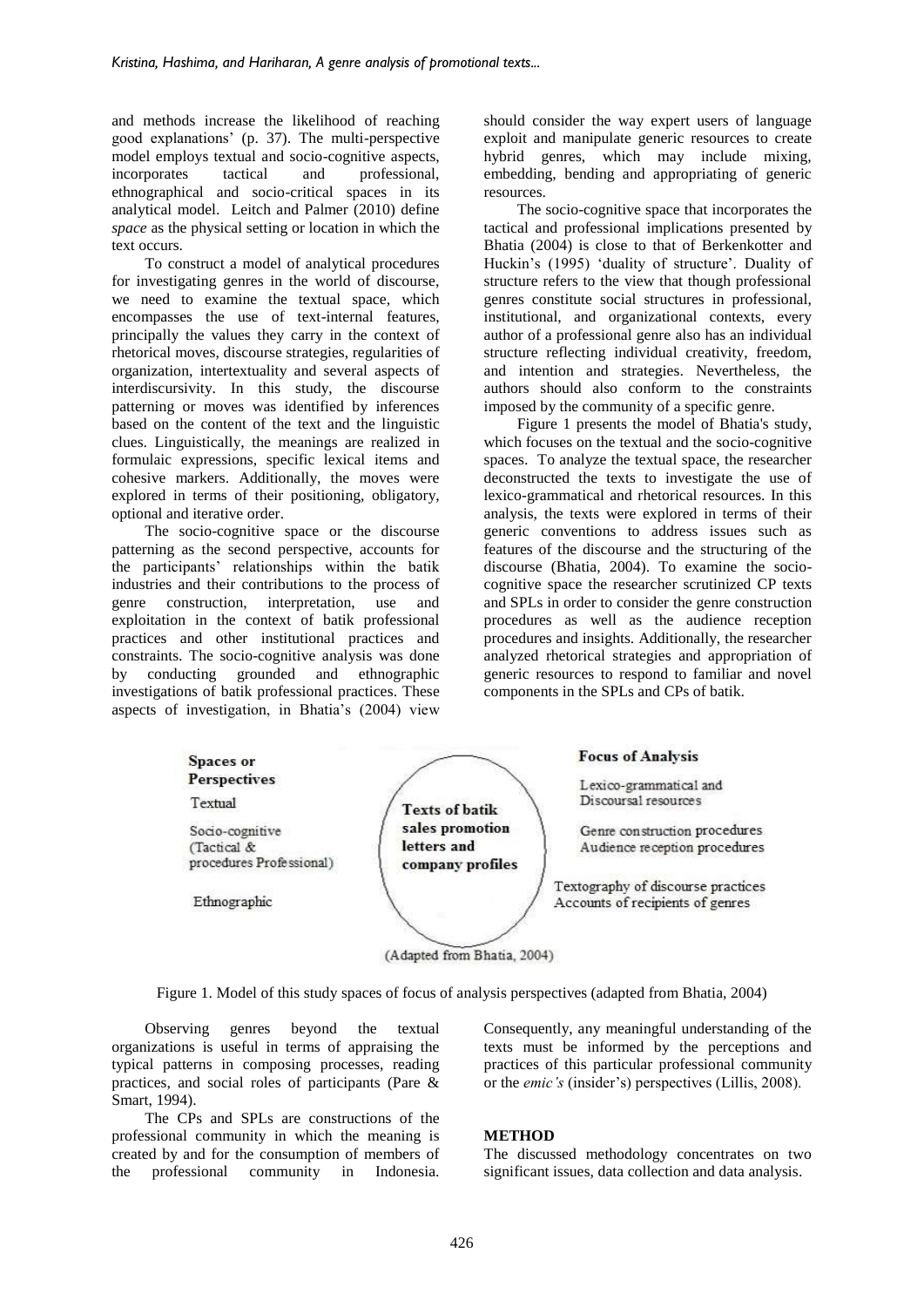# **Data collection**

This essay draws its data from the most important primary source of information on sales promotion letters and company profiles consisting of words, phrases, and clauses taken from the SPLs and CPs of batik written in Indonesian. Transcribed data obtained from in-depth interviews with the texts producers of the two prominent batik industries and two future buyers were the secondary source of data.

Interviews were conducted with two sales and marketing managers and two buyers. The sales and marketing managers were selected as they were considered the most knowledgeable resource persons in the sales and promotion field. The buyers were selected as informants because they bought batik products in large numbers and were also considered the prominent decision makers in the subject matter in their respective offices. The first informant was the head of the procurement department of a national telecommunication branch office based in Solo. He acquired 400 pieces of blouses and shirts. The second informant, the head of the Blora Local Ministry of Tourism, purchased more than 10,000 pieces of batik cloth.

This research was conducted in Solo, Central Java, Indonesia, since this city is both the biggest and oldest batik producer in Indonesia. Batik is the Indonesian icon while Solo is recognized to be the design and motif icon for batik. The BS and BDH were selected as they had high reputation and long experience in batik making. BDH was founded in 1967 and BS in 1947. In terms of market share, BDH sold 90 % of its products to the domestic dealers and 10 % to the overseas market while BS had the same stance as well in terms of their overseas market share. For domestic selling purposes, these batik manufacturers relied on representative stores and outlets. However, for export purposes, to a certain extent, they employed intermediaries such as 'A. B.' for large online business transactions.

## **Data analysis**

Data analysis was based on three main research questions: (1) How were meanings realized through the grammatical and rhetorical resources available in the batik company profile texts and sales promotion letters? (2) How were the two business documents rhetorically structured in terms of motives, attitudes and values? (3) How were the relationships built between communicative purposes of the genre and the moves identified?

To explicate the way meanings were realized in the CP and SPL texts, this study employed a genre analysis approach in which the rhetorical structures or features and the communicative purposes of those business texts were examined. Rhetorical feature here refers to the organization of ideas (moves) in a specific text or segment of a text and the textual features of the text are based on an analysis of the semantic or communicative units of the text (Refer to Figure 1).

## **Language analysis framework**

Figure 2 presents the process of analyzing the language of the CP texts and SPLs as a finished product. The language in the CP texts and SPLs reflects professional activities, professional and institutional constraints, concerns or interests and the culture of the related organization. According to Leki (1991), contrastive rhetorical researchers should view writing products as equally important as writing processes, and context as the view adopted in genre analysis studies. He believes that examining only text performance without considering the writing context can be misleading.

Devitt (1993:581) on the other hand argues that understanding *writing as product* means 'understanding more deeply of the goals of the writer and the forces at work in its generation and regeneration'. In contrast, understanding *writing as process* refers to 'understanding generic goals (the historical community and rhetorical forces that shape them), how the writer learns them and how the writer uses them'.

Considering Leki's (1991) view on the weaknesses of analyzing texts as finished products, the researcher conducted in-depth interviews with the writers in their professional routines to deconstruct how the writers of CP and SPL texts performed their jobs. The exploration includes the following issues:

- How important are the SPL and CP texts to the company?
- What would the writers include in these two business texts?

In depth interviews with the potential buyers were then conducted to analyze the effectiveness of the promotional texts. The following issues were explored:

- How effective are the CP texts and SPLs in motivating the potential buyers to conduct business with the batik producers?
- Do the CP texts and SPLs fulfill the buyers' expectations?
- What do the buyers expect to find in a CP text and a SPL?

The in-depth interviews provided a more balanced result in the analysis of the texts from both the production as well as the consumption perspectives. In terms of the significance of a mutual relationship between the audience and writer of a document, Grabe and Kaplan (1996) believe that audience, purpose, and topic shape writing. Considering the role of audience as back-grounding schemata in the writing process, understanding how the writers of the business documents construct their discourses is therefore crucial. The importance of the audience in business prose is stressed by Seltzer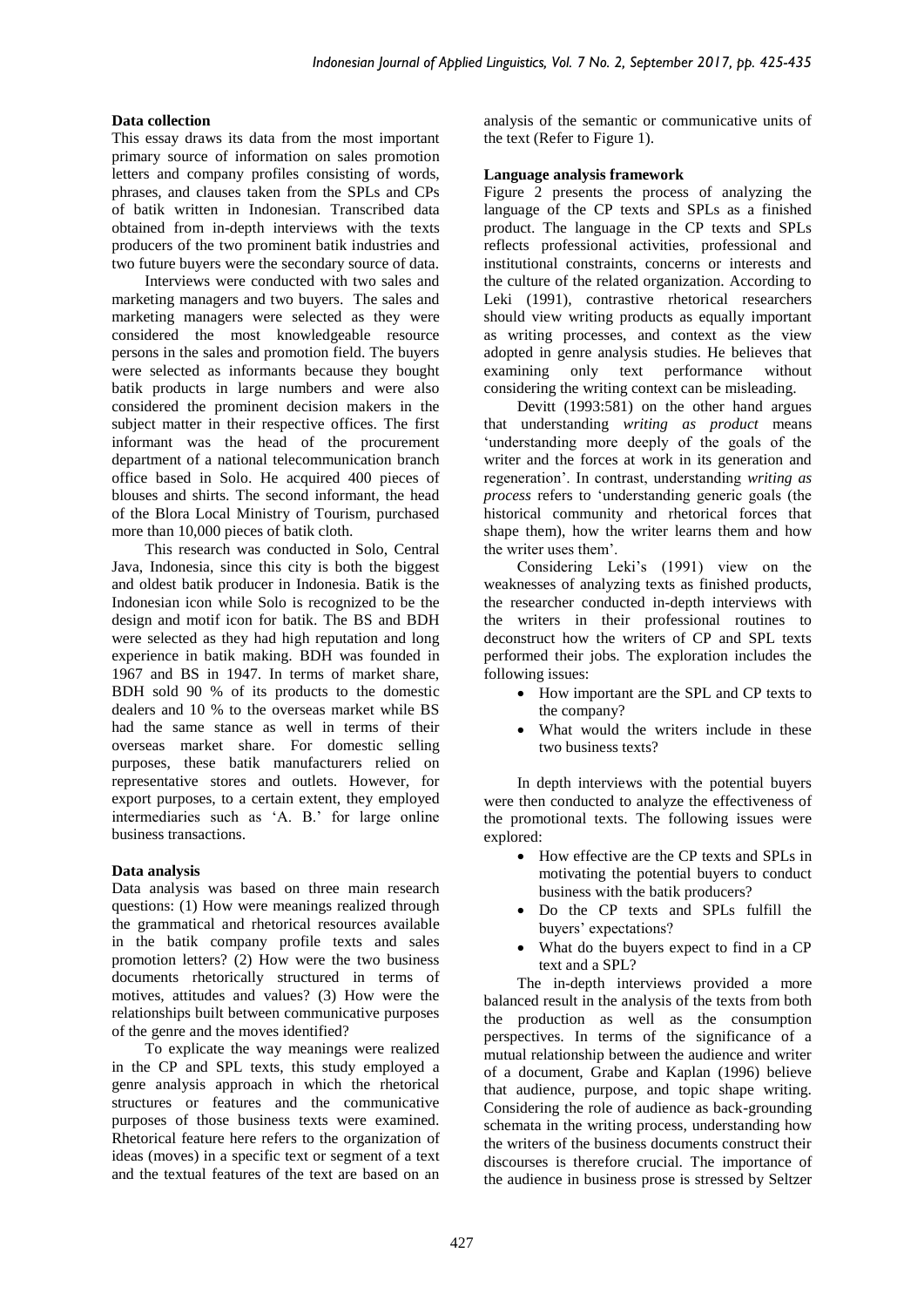and Sherwin (1989:4), who states that 'audience probably matters more than anything when a good writer orders business prose'. Another aspect that was considered in the framework of this study was

the institutional business culture under the more cultural specific situation of Solo, including their ways of promoting batik products in Indonesian language.



Figure 2. Language analysis framework

In terms of textual analysis, the identification of the communicative units or moves and their subsequent elements or steps, involves subjective judgment. The element of subjectivity can be reduced by *inter-rater validity* technique (Safnil, 2000). The double-checking system employed in this study was informed by Jolivet and Thomas (2005:49), who claim that move analysis needs a 'dual rating system'. It means that agreements of the two analysts are reached on the segmentation of the moves.

Two CPs and three SPLs written in Indonesian were first translated into English and then verified by a lecturer majoring in translation. In terms of the translation checking, only a difference of 2 - 5 % was found. Similarly, the moves analysis was double-checked by a lecturer majoring in Indonesian discourse analysis. In relation to the identification of the moves and steps in the texts, the inter-rater difference was between 5 - 10 %.

In qualitative research, reliability refers to the identification whether 'the findings obtained are consistent with the data collected' (Merriam, 2002, p. 206). Three techniques were used in this study to ensure reliability namely, the investigator's position, audit trail, and triangulation. The researcher explains her assumptions and background theories in this study, her position vis-à-vis the group being studied, the criteria for selecting informants and a description of them, and the social context of data collection. The researcher also describes the data collection, and data classification in detail and how

decisions were made throughout the research. Then the researcher triangulated the textual data of SPLs and CPs of batik and interview data from the sales and promotion managers and buyers of batik production.

#### **RESULTS AND DISCUSSION**

Structurally, the SPLs of batik have five sequential rhetorical moves starting from (1) *introducing the offer* that comprises two steps namely (a) *offering products* and (b) *essential detailing of the products*; (2) *preclosing*; (3) *eliciting interest*; (4) *soliciting response*, and terminated by (5) *ending politely*.

Linguistically, the step of *offering batik products* is displayed through the following formulaic expressions:

- (1) *Dengan ini kami sampaikan penawaran*…(BS/SPL/1)
- (2) *Dengan ini kami mengajukan penawaran*…(BS/SPL/2)
- (3) *Dengan ini kami menyampaikan penawaran*… (BS/SPL/3) (We are pleased to offer)

The three expressions share the same meaning, that is, 'we are pleased to offer'. Variation in terms of choice of lexis takes the form of *sampaikan*, *mengajukan*, and *menyampaikan*. In terms of cohesive marker, *dengan ini* in Indonesian has been employed widely to highlight the beginning of a letter. On the other hand, the step *essential detailing*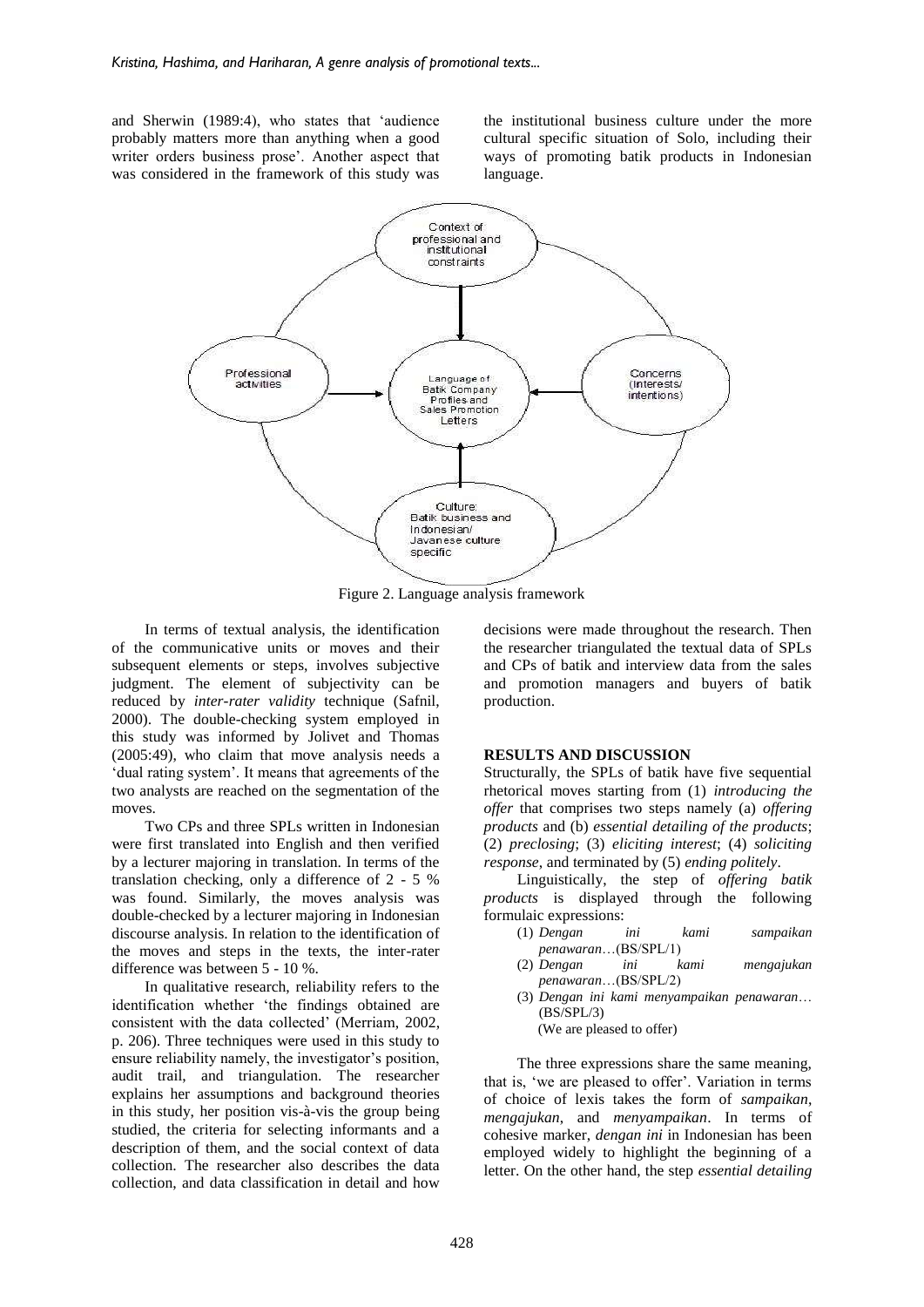*of the products* is realized by the following formulaic expressions:

- (1) *Dengan syarat dan ketentuan sebagai berikut*…(BS/SPL/1)
- (2) *Dengan ketentuan dan penjelasan sebagai berikut*…(BS/SPL/2)
- (3) *Dengan ketentuan sebagai berikut*…(BS/SPL/3) (With the following requirements)

The lexis in the step of *essential detailing of the products* covers *syarat dan ketentuan*, which are synonymous and mean requirements.

The next rhetorical move after *introducing the offer* is *preclosing.* The typical expression to signal a *preclosing* in any Indonesian text, both written and oral, is the use of the cohesive marker word *demikian*.

- (1) *Demikian* penawaran yang kami sampaikan (BS/SPL/1,2,3).
	- (That is our offer)

Indirectness has been the core issue in the sales promotion letters of batik companies, especially *for eliciting response*. Instead of disclosing openly the intention of changing the potential buyers' behavior into one that favors the seller, the writer seems to prefer employing a less direct persuasion. The formulaic expression employed across the data is as follows:

- (2) *Semoga dapat menjadikan bahan pertimbangan* (BS/SPL/1,2,3) (We do hope that this offer will be taken into
	- consideration).

The subsequent move is *soliciting response*. This move in the sales promotion of batik tends to elicit future buyers to contact the seller for a more promising business collaboration. The significance of this move in the selling effort has been highlighted by Bhatia (1993) and Limaye (1984). The specific expressions used were:

- (1) *Bilamana ada penjelasan yang kurang jelas, mohon menghubungi kami kembali* (BS/SPL/1)
- (2) *Bila ada yang kurang jelas dalam penawaran ini dapat ditanyakan kepada kami* (BS/SPL/2,3) (For any queries, do not hesitate to contact us)

The two afore-mentioned expressions can be used simultaneously with another expression:

(3) *Kami menantikan kabar baik dari ibu/bapak* (BS/SPL/1)

(We are waiting for the good news from you)

The last stage of batik SPLs is *ending politely*. This rhetorical move seems to be universally applied in English and Indonesian SPLs alike. However, the Indonesian version, especially the batik SPL, makes use of amore straight-forward and less motivating end.

- (1) *Sebelumnya kami ucapkan terimakasih atas perhatian yang diberikan* (BS/SPL/1). (And we are deeply grateful for your attention)
- (2) *Atas perhatian yang diberikan kami ucapkan terimakasih* (BS/SPL/2, 3).

#### (Thank you for your attention)

The most important issue about SPLs of batik compared to that of earlier works like Bhatia's (1993) is the move of *establishing credentials*. Bhatia suggested that establishing credentials is a move used to show that a company is capable to fulfill the needs of the potential customers and is the best. In these SPLs of batik, establishing credentials does not exist because the readers of the sales letters are already familiar with the batik companies. An SPL of batik is usually sent to an inclined or half inclined potential buyer.

Additionally, instead of employing pressure tactics such as those as utilized in English SPLs (Barron, 2006; Bhatia, 1993; Cheung, 2006), SPLs of batik refrain from using these; rather they employ a soliciting response which is culturally more acceptable. Table 1 displays the moves in SPLs in the English in contrast to those in the Indonesian language.

Socio-cognitive structures, or discourse patterning of a genre has specific conventions. Convention refers to the determiner of staging the sections of a document (Seltzer & Sherwin, 1989). Contrary to the established convention of the sevenmove model in the English SPLs advocated by Bhatia (1993), batik SPLs written in Indonesian are limited to five moves instead. The Indonesian version of batik SPLs has five rhetorical moves ranging from (1) introducing the offer, which covers (a) offering product and (b) detailing of the offer, (2) pre-closing, (3) eliciting interest, (4) soliciting response, and (5) ending politely.

The five-move model of batik SPLs in Indonesian excludes the following moves: *establishing credentials*, *offering incentives*, *enclosing documents*, and *using pressure tactics,* a series of moves associated with the established version of English sales promotion letters. Among the moves excluded, the moves of *establishing credentials*, *offering incentives*, and *using pressure tactics* need to be discussed thoroughly.

Establishing credentials has been widely considered uncommon in the Indonesian SPLs of batik. The idea of highlighting the needs of the potential customer and the claim that the company is the most appropriate one to fulfill the needs (Bhatia, 1993) had already been addressed in the informal meeting between the seller and the prospective buyer before any written correspondence. The potential buyers are familiar with the good reputation of the company and its products, prior to the decision of purchase was made. The working assumption is that the better the reputation of the batik company and the more familiar the potential customers with the batik company, the bigger the opportunity of purchase would be since the schemata of highly reputable batik company has already been in the mind of these future buyers.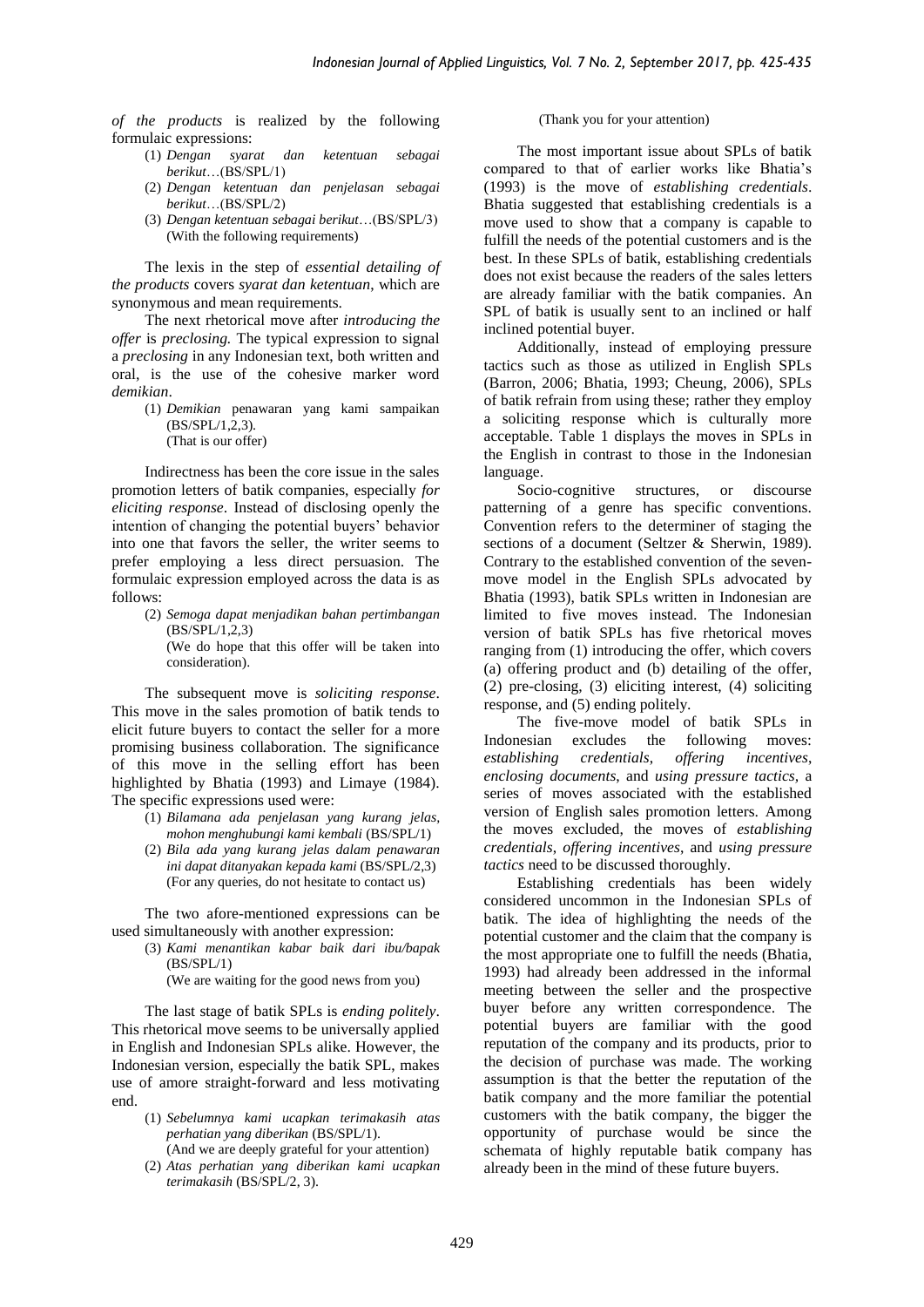| <b>Moves of English Sales Promotion Letter</b> |                                              | <b>Moves of Indonesian Batik Sales Promotion Letter</b> |    |                                  |
|------------------------------------------------|----------------------------------------------|---------------------------------------------------------|----|----------------------------------|
|                                                | <b>Establishing Credentials</b>              | 1.                                                      |    | Introducing the Offer:           |
|                                                | 2. Introducing the Offer:                    |                                                         | a. | Offering the Batik Product       |
|                                                | Offering the product/service<br>a.           |                                                         | b. | Essential Detailing of the Batik |
|                                                | Essential detailing of product/service<br>b. |                                                         |    | Product                          |
|                                                | Indicating value of product/service<br>c.    |                                                         |    | Preclosing                       |
|                                                | 3. Offering Incentives                       | 3                                                       |    | Eliciting Interest               |
|                                                | 4. Enclosing Documents                       | 4                                                       |    | <b>Soliciting Response</b>       |
|                                                | 5. Soliciting Response                       | 5.                                                      |    | <b>Ending Politely</b>           |
|                                                | 6. Using Pressure Tactics                    |                                                         |    |                                  |
|                                                | 7. Ending Politely                           |                                                         |    |                                  |

Table 1. A Contrast of moves between the English and Indonesian batik sales promotion letters

The rhetorical move of *offering incentives* is done informally in informal meetings conducted between the potential customer and representatives of the batik company. This bargaining process seems to show double standards of business practice in which the price could be negotiated by both parties for a win-win situation. The seller will lead the negotiation for a product purchase at a reasonable price whereas the potential buyers will take the negotiation towards the direction of getting the best quality of products at a relatively affordable price. In summary, *offering incentives* in the batik business belongs to the *zone of informal negotiation* and would most probably not appear in print. Two reasons could explain why *offering incentives* is conducted informally. First, the cultural belief that<br>informal exchange provides more honest informal exchange provides more honest information about the customers and their expectations. Secondly, the final price should be put in writing only when different views and expectations between both parties are agreed upon. Consequently, there would probably be two different versions of the price of batik products, the informal and the formal. Although the foremost intention of any kind of business is making profit, with the strong influence of the Javanese culture, the genuine intention of creating the profit has been made less explicit under a more social and cultural preservation orientation (Purwadi, 2005).

Kristina and Mugijatna's (2005) assumption that the printed promotion of batik in Indonesia tends to inform rather than persuade their audience to buy the products has its merits. Two indications support this notion. First, the findings from the move analysis of batik SPLs suggest that *establishing credentials* does not exist in this business document. The batik company does not show the need of employing the move of *establishing credentials* in the SPLs. Instead, they directly go to the move of *introducing the offer* with the steps *offering the product* and *essential detailing of the product*. Interviews with the sales and marketing managers of batik industries revealed that before an SPL was written, some preliminary steps were taken. The initial steps could be performing surveys of prospective customers' needs, or taking informal approaches. Presumably the move of *establishing credentials* have taken place during the informal approaches. The batik company does not feel the need to include it in written form because there is a mutual understanding regarding the reputation of the company and its products between the batik company and the potential buyer. Secondly, the sales promotion letters of batik in question did not have the moves of *offering incentives* and *using pressure tactics*. Rather, they used the move of *eliciting response* which is less direct compared to that of the English version. Finally, the profit taking and profit making orientation was disguised under the expression of '*Semoga dapat menjadikan bahan pertimbangan (bagi Bapak)' -* We do hope that this offer will be taken into consideration.

Are the Indonesian companies of batik not serious about selling their products by not expressing the persuasion explicitly? A high-context culture like Javanese prefers indirectness. Therefore, they expect the potential buyers to *read between the lines* on the real intention of the sales person because they believe that profit making when it is done directly is considered culturally unacceptable. Most Javanese people believe in making profit and building social relations simultaneously (Purwadi, 2005).

The texts of SPLs of batik used in this study were produced by the batik industries only when the potential buyers showed their inclination to buy the products. Consequently, the SPLs were considered confidential to outsiders unless specific permission was granted. Thus, the SPLs of batik in Indonesia are different from the ones mentioned by Bhatia (1993) in terms of their access-ability by the general publics.

However, the CPs of batik have five core rhetorical moves, namely establishing credentials, describing the business, describing the products, justifying the business, and soliciting response.

Important issues to be considered when establishing credentials include claims of moral obligation to preserve culture through batik making, description of history, modernization in batik making processes, statement of vision and mission, organizational structure and achievements. To realize the move *establishing credentials*, which affiliates with showing moral obligation and positioning of the company as a Javanese cultural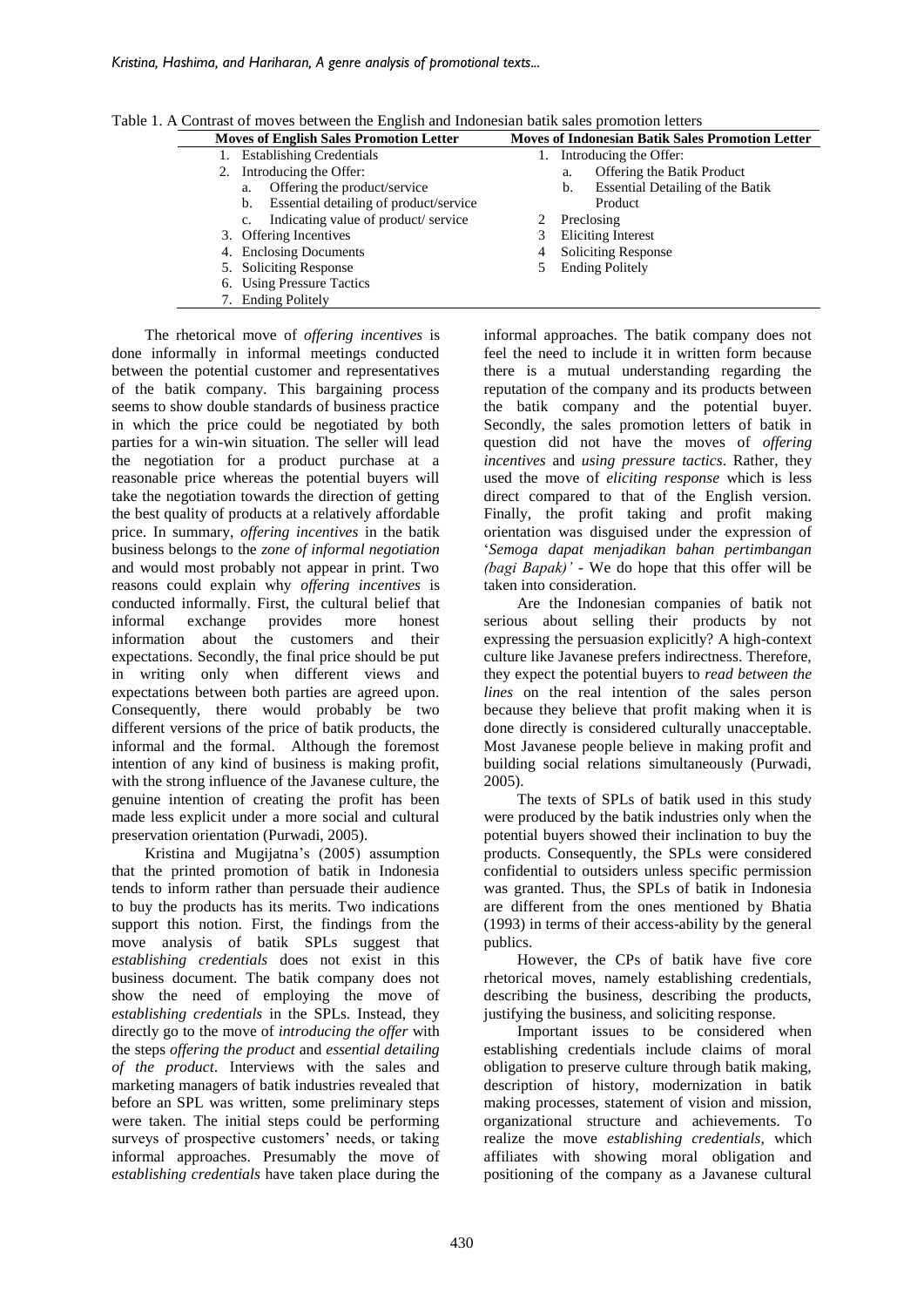hero, the writers employed seven steps. Every step was highlighted by a specific word representing an active process, such as '*melestarikan'* (to preserve)*, mencurahkan* (to dedicate)*,* and the highest level of modality to signal obligation of the community '*harus terus dilestarikan keberadaannya'* (has to be preserved continually). Establishing credentials on moral obligation to preserve culture normally occupies the first position in the CP of batik. It functions to build mutual perception between writers and readers and to prepare readers for further details in the CP.

When realizing the step *stating history* in the move *establishing credentials* linguistically, the writers used specific words such as '*mendirikan*' (to start business) or '*berdiri*' (was founded). However, the subsequent step of *widening access* in the move of *establishing credentials* employed a metaphor of personification '*melebarkan sayap usahanya'* ('to spread the wings of the business') to intensify the *image of progressive movement* from its headquarter in Solo, Central Java, to the capital city of Jakarta and other big cities in Indonesia.

In terms of using historical narration or historical background to establish credentials, findings of the present study support the work done by Osman (2005) on university brochures. Osman reported that the university brochures she studied use historical background to realize the move of establishing credentials. The rhetorical components of historical background used were the dates and reasons of university establishment.

When highlighting the vision of the company, writers of batik CP make use of expressions like '*memiliki masa depan cerah dalam industri batik*' (is heading for a bright future in the batik industry). Likewise, the description of mission was realized into an active process such as '*menembus pasar manca negara*' (to enter overseas market).

Claims of success are normally significant components in a *description of business* in a CP of batik. Claim of success are presented by exposing a series of efforts performed continuously. That process of being was realized linguistically in Indonesian into *'telah menjadi perusahaan manufaktur batik yang terpadu, yang telah dikenal sebagai produsen kain batik yang halus dan bermutu tinggi'* (has become the integrated batik manufacturer, widely known as the producer of fine and high quality batik fabrics). A specific adjunct of time '*telah*' (has) indicates the ability to reach a specific stage in the long process of perseverance, while a claim of excellence was stated by a superlative form *'terkemuka'* (prominent) in Indonesian. The move *describing the business* would likely occupy second position after *establishing credentials*.

Defining the product as a component of the move *describing the products* in a CP of batik is interesting because it employed certain formulaic expressions of '*Istilah batik tradisional digunakan untuk menyebut*...' (Traditional batik refers to...) or '*Seni membatik adalah*…' ('The art of batik is...'). These formulaic expressions are also found in other Indonesian texts. *Describing the products* tends to occupy the middle position just before *justifying the business* and after *describing the business*. This move is the incorporation and extension of the step *essential detailing of products* in the SPL of batik.

The next obligatory move in a CP of batik is *justifying the business*. It is positioned at the end of a CP of batik, right before *soliciting response*. In order to show commitment to environmental preservation, a specific discourse marker was employed like '*demi*' (for the sake of) in a formulaic expression of '*demi kelancaran proses pengembangan yang dilakukan secara berkesinambungan*...' ('For the sake of gaining a simultaneous, better development...'). A commitment to capacity development was realized linguistically into '*terus menerus ditingkatkan'* (continually developing). Likewise, a claim of high productivity was indicated by a typical expression '*mampu menghasilkan'* (is capable to yield) and *'mampu memproduksi'* ('is able to produce'). When showing a stage of development, a specific word is used to signal an extraordinary success 'merajai' (dominated) in an expression of '*Ekspor BDH sempat merajai pasar Australia selama 1977- 1985*...' ('BDH's export dominated the Australian market between 1977 and 1985).

Conversely, a claim of professionalism was expressed through specific vocabularies indicating a state of having such as '*memiliki 90 orang karyawan terlatih dan berpengalaman*' ('employs 90 skilled and experienced workers').

The last rhetorical move of the CP of batik was *soliciting response.* Its function is to elicit future buyer's response through a follow-up contact for a future mutual benefiting cooperation. The move provides a more personal opportunity of accessibility regardless of geographical location. The concrete realization of the move was in the forms of addresses, telephone numbers, e-mail addresses, blogs or tweets.

Some notable conventions of batik company profiles can be explained as follows. *Establishing credentials* seems to be the most important component of a batik company profile in which the writers of the batik profiles try to present themselves to the potential buyers. *Building credibility* is therefore the *core notion* of the rhetorical move of *establishing credentials*. Relevant issues utilized in establishing credentials are the roles of the batik companies as preservers of culture, their moral obligation to keep the batik business running, their long existence in the batik making business, modernization and achievements.

Considering the position of this rhetorical move, *establishing credentials* usually occupies the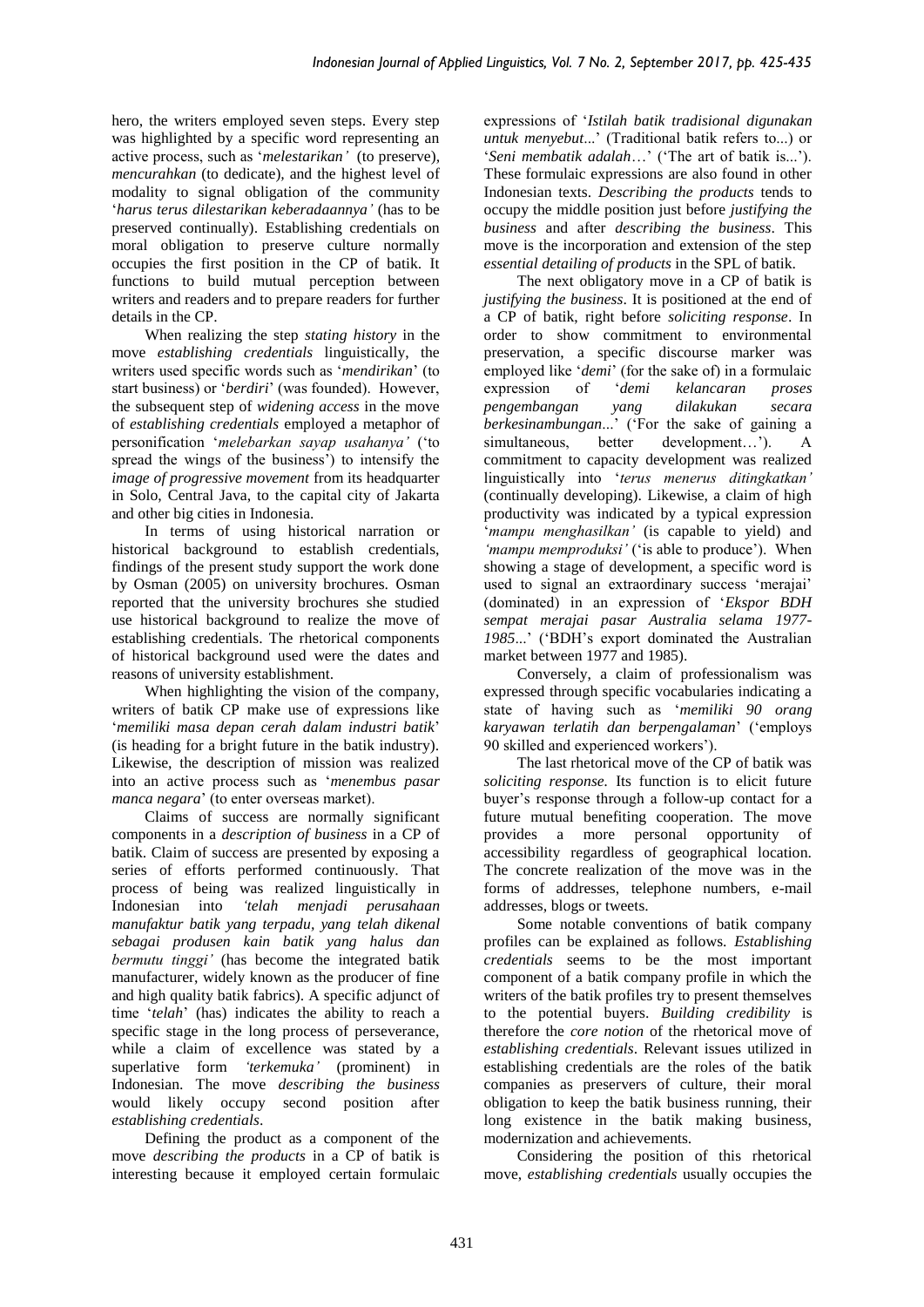initial position and becomes the *entry gate* to lead readers into the world of batik making industry, their visions and missions, producing capacity, reputation and achievements. These efforts are meant as the *bridging behavior* to lead the potential buyers to purchase batik in great numbers.

*Describing the business* rarely occupies the initial position in a company profile. It takes the second position after the move of *establishing credentials*. Since a substantial description of a business assists to establish trust, it significantly supports the function of a company profile as an image building business document.

*Describing the products* is another essential move in a company profile of batik. This move is an extension of the rhetorical move of *describing the products* in the sales promotion letters of batik. This phenomenon is an evidence of *intertextuality* in the sub-genre of batik promotion, a notion introduced by Bakhtin (1986). According to Devitt (1991), this transformation is called generic intertextuality or replication of rhetorical structure in which a writer uses earlier generic forms, linguistic and rhetorical features associated with the genre. The step of *essential detailing of the product* in the sales promotion letter of batik is transformed and embedded in the move of *describing products* in the company profile of batik, and thus shows the idea of being dynamic. Since there is a process of extension and elaboration here, it complies with the argument made by Devitt (1991) that genre is dynamic due to its recurring situations and its readiness to response to social phenomenon. In the perspective of the *genre set* in the sub-genre of batik promotion, the recurring situation is where writers of both texts attempt to change the potential buyer's behavior from half- inclined into the inclined and getting ready for batik purchase. In terms of position, the move of *describing products* normally occupies the middle position in a company profile of batik.

*Justifying the business* is another move that presumably follows the previous moves of *describing the business and describing the products*. Otherwise, the description of batik business and products sounds too subjective. The core issues that set the move of *justifying the business* relate to the claims of high capacity and productivity. According to Bandura (1986), perception of capacity and efficacy provides a powerful motivational impetus to organizational members, including potential buyers.

Table 2 Structure of the moves in BS and BDH company profiles

| Moves Structure of CP (BS)                   | Moves Structure of CP (BDH)                  |  |  |
|----------------------------------------------|----------------------------------------------|--|--|
| Describing the Business (A)                  | Establishing Credentials (A1)                |  |  |
| Establishing Credentials (B1)                | Describing Business (B)                      |  |  |
| Describing the Hand-made Batik Products (C1) | Setting History of Batik in Indonesia (C)    |  |  |
| Describing the Hand-made BatikProducts (C2)  | Classifying Batik (D)                        |  |  |
| Justifying the Business (D)                  | Identifying Influences on Javanese Batik (E) |  |  |
| Soliciting Response (E)                      | Establishing Credentials (A2)                |  |  |
| <b>Offering Collaboration</b>                | Establishing Credentials (A3)                |  |  |
|                                              | Describing the Products (F)                  |  |  |
|                                              | Setting the Work Ethics (G)                  |  |  |
|                                              | Justifying the Business (H1)                 |  |  |
|                                              | Justifying the Business (H2)                 |  |  |
|                                              | Establishing Credentials (A4)                |  |  |
|                                              | Establishing Credentials (A5)                |  |  |
|                                              | Soliciting Response (I)                      |  |  |

*Soliciting response* seems to be obligatory in a CP of batik as it is the most prominent selling effort. This rhetorical move consists of a list of contact addresses and telephone numbers to provide accessibility for potential buyers. This rhetorical move is probably placed at the end of the batik profiles since it is the last stage that readers of the profiles complete reading the text. When potential buyers have a good impression, they would probably purchase the batik products in big numbers.

Among these five core moves, *establishing credentials* is the most prominent component in a batik company profile. It has various forms of expression ranging from showing moral obligation and claim of contribution in the process of cultural preservation to highlighting the organizational structure of the company. Table 4.2 presents the structure of the moves found in BS and BDH company profiles.

The discussion above has exhibited how writers of batik SPLs and CPs innovate conventions of writing both business documents in Indonesian language. These documents capture the integrated ideas of process, product, purposes, and participants in genre construction as suggested by Bhatia (1999).

Although the sub-genres of batik sales promotion letters and company profiles have their own conventions, awareness on the dynamic nature of any kind of genres (Bhatia, 2002) should be observed as stated by Miller (1994:163), that "genres change, evolve, and decay".

According to Hunston (1993), the ideology within which a text is written constrains choices in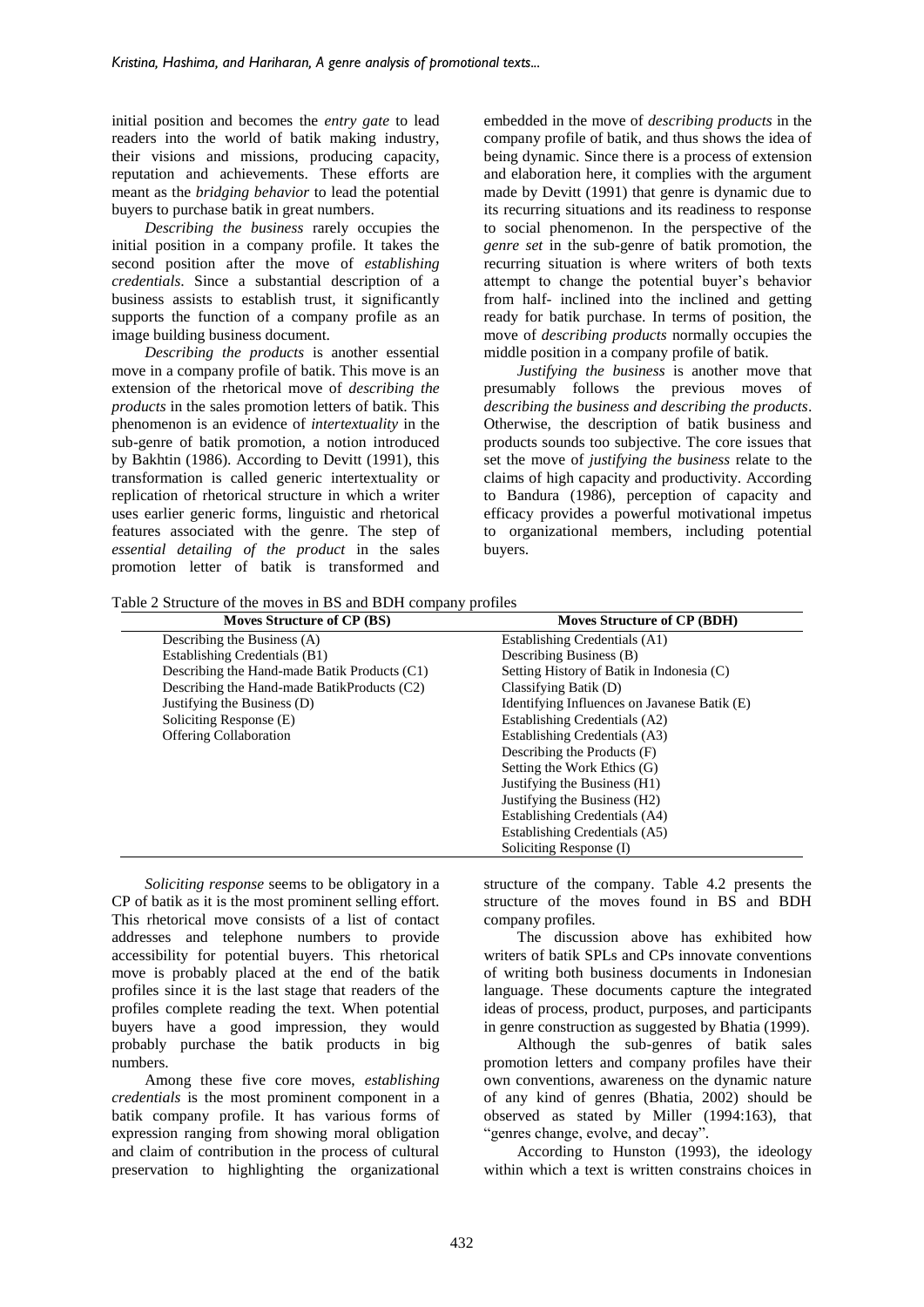discourse organization, grammar and lexis. Therefore, writers from different cultures can potentially write texts with different rhetorical structures. Likewise, Golebiowski (1997:70) reminds us that writing is an 'expression of culture and the native culture, in the educational system of the writer's culture, influences his/her writing habits'.

Batik products produced by batik industries in Solo City are close to batik products from other places in Indonesia. However, Daryono and Wahyudi (2008:192) believe that batik and batik products of Solo have philosophical distinctive motifs and styles, which affect the way management promotes them in written form. The persuasive appeals used by the companies of batik are named *credibility appeals* (Connor & Lauer, 1988), which refers to shared perceptions. These shared perceptions converge on the preservation of culture through batik.

Potential buyers as readers of promotional texts are central to writers. Aspects of persuasion should be explored by writers to motivate readers to purchase. Bakhtin (1986:95) refers to a genre's quality of being directed to someone as the notion of *addressivity*. The writer of a genre should consider his audience in selecting features of language in terms of lexicology, semantic, and syntax (Thompson & Tribble, 2001; Hyland, 1999).

The *chemistry* between writers and readers of sales promotion letters and company profiles of batik producers creates a strong ground for mutual understanding and thus paves the way to purchase. Johns (1997) supported the idea that shared knowledge between readers and writers about the content as well as the form of a text is believed to be crucial for the success of text comprehension. Fulfillment of expectations of the potential batik buyer in this study was reflected by the freedom to choose any products preferred. These promotional documents motivated the future buyer to buy these batik products.

The success of the CP and SPLs of batik to fulfill the expectations of the potential buyer was mainly because of their self-contained content. Writers of the two business documents predicted buyer's expectations by including relevant details. The CP of batik impressed the buyer by including a prologue that refers to the motivation and philosophy of the company, kinds of products, motifs, lists of branches and representatives, and an offer for collaboration.

# **CONCLUSION**

This study has provided evidence that to explicate the sub genres of SPLs and CPs batik, a researcher needs to consider the texts as products as well as processes. As a product, sales promotion letters and company profiles of batik construct a genre set in the sub-genre of batik promotion. In terms of process there was a shared knowledge of functions of CPs and SPLs of batik between readers and producers of the texts.

Although stability is needed to capture the underlying notions of a genre, a substantial amount of knowledge and awareness on how genre recurs as an indication of its dynamic trait, should be noted. The dynamic notion of genre may take the form of<br>an extension or embeddedness. Consequently, an extension or embeddedness. scrutinizing a text in the constellation of other genres would likely be impossible to do unless someone is looking at other surrounding texts under the same colony of genre. Regarding the case of SPLs and CPs of batik, dynamism is realized through the extension of *essential detailing product* into *describing product* of batik.

Besides, this study has shown how the wider culture and that of the discourse community contribute to the form of SPLs and CPs of batik. An example would be the unavailability of the move *using pressure tactics* in the SPL of batik. Instead, *offering incentives* and *using pressure tactics* were addressed informally in separate meetings prior to batik purchase.

Regarding SPLs and CPs of batik, a question may arise on the importance of persuading prospective buyers based on current practices. So far, persuasion and pressure tactics to buy a product of batik through an SPL are carried out in an indirect style at the price of losing profit making opportunities in a competitive global market. Likewise, if producers of CPs of batik are to attract potential foreign buyers in a direct selling, without any intermediaries, the documents should highlight *product details* and *product capacity* as these two issues are the ones sought by potential foreign buyers.

On the contrary, persuading potential foreign buyers using a more aggressive manner may mean losing one's native cultural identity. This is a fundamental question which should have been addressed when the China-Asia Free Trade Agreement (CAFTA) was officially implemented at the beginning of last year.

# **REFERENCES**

Bakhtin, M. M. (1986). *Speech genres and other late essays*. Austin: University of Texas Press.

- Bandura, A. (1986). *Social foundation of thought and action: A social cognitive theory*. Englewood Cliffs., N.Y.: Prentice Hall.
- Barron, A. (2006). Understanding spam: A macrotextual analysis. *Journal of Pragmatics, 38,* 880-904.
- Bhatia, V. K. (1993). Simplification vs easyfication: the case of legal texts. *Applied Linguistics, 4*(1)*,* 42-54*.*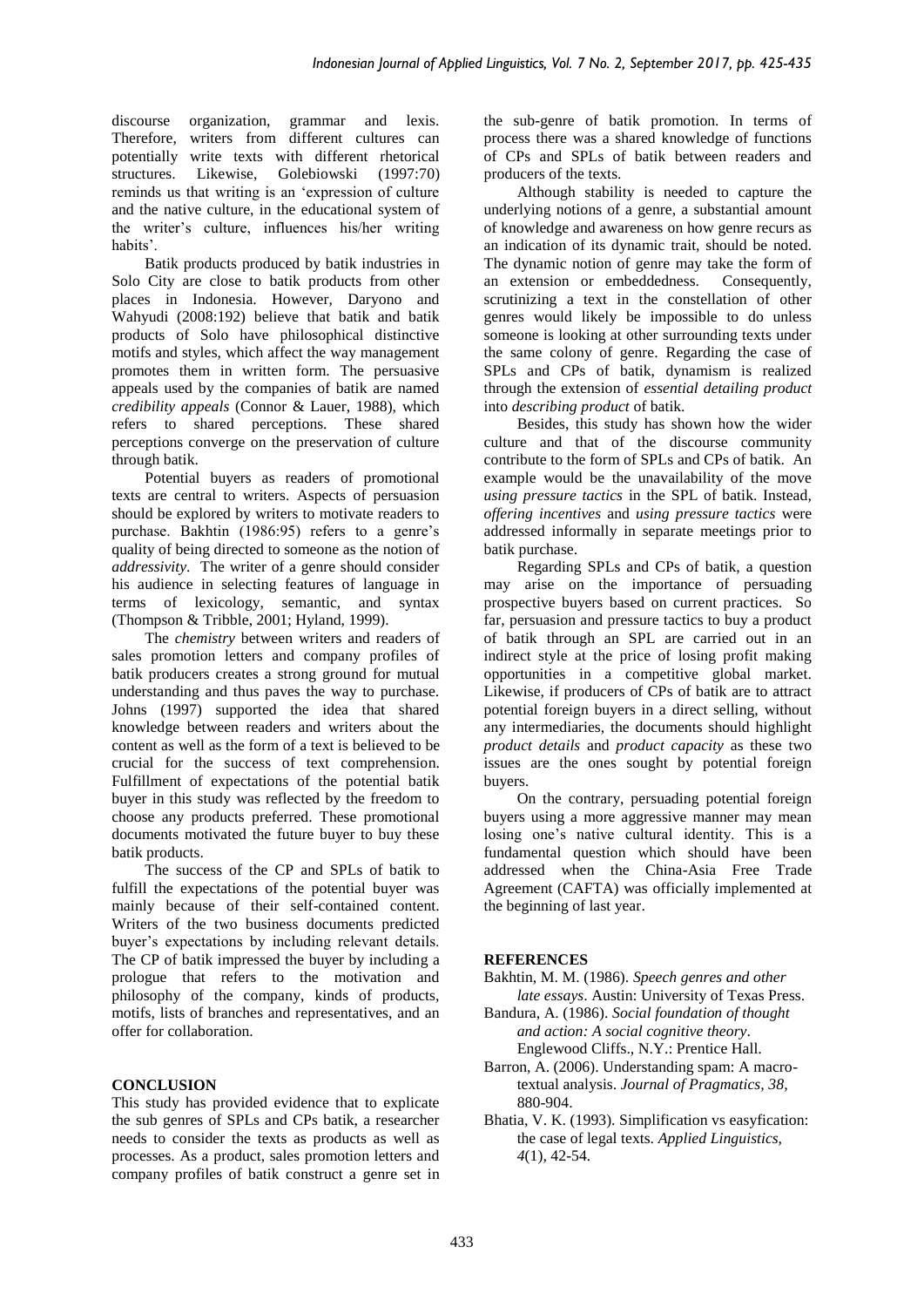Bhatia, V. K. (1999). Integrating products, processes, purposes and participants in professional writing. In C.N. Candlin and K. Hyland (Eds.), *Writing: Texts, processes and practice* (pp. 21-39). London: Longman.

Bhatia, V. K. (2002). Generic view of academic discourse. In J. Flowerdew (Ed.), *Academic discourse* (pp. 21-39). London: Pearson Education.

Bhatia, V. K. (2004). World of written discourse: a genre based view. *Advances in Applied Linguistics*. London: Sage Publication.

Berkenkotter, C., & Huckin, T. N. (1995). *Genre knowledge in disciplinary communication: Cognition/culture/power*. New Jersey: Lawrence Erlbaum Associate Publisher.

Cheung, M. (2006). *A discourse analysis of Chinese and English sales letters in Hong Kong*. Retrieved on September 23, 2010 from http://www.unizar.es/aelfe.

Connor, U., & Lauer, J. (1988). Cross-cultural variation in persuasive student writing. In A.C. Purves (Ed.), *Languages and cultures: Issues in contrastive rhetoric,* (pp. 138-159). Newbury Park, CA: Sage.

Cotos, E., Huffman, S., & Link, S. (2017). A move/step model for methods sections: Demonstrating rigour and credibility. *English for Specific Purposes*, *46*, 90-106. doi: [http://dx.doi.org/10.106/j.esp.2017.01.001.](http://dx.doi.org/10.106/j.esp.2017.01.001)

Daryono, S., & Wahyudi, M. (2008). Analisis kompetensi produk unggulan daerah pada batik tulis dan cap Solo di dati II kota Surakarta. *Jurnal Ekonomi Pembangunan*, *9*(2), 184-197.

Devitt, A. (1991). Intertextuality in tax accounting: Generic, referential, and functional. In I. C. Bazerman & J. Paradis (Eds.), *Textual dynamics of the professions: Historical and contemporary studies of writing in professional communities* (pp. 326-357). Madison: University of Wisconsin Press.

Geertz, C. (1973). *Penjaja dan raja: Perobahan sosial dan modernisasi ekonomi di dua kota Indonesia.* Jakarta: PT Badan Penerbit Indonesia Raya.

Golebiowski, Z. (1997). *The structure of academic prose: a comparative study* (Academic literacy across disciplines and cultures)*.* Melbourne: Victoria University of Technology.

Grabe, W., & Kaplan, R. B. (1996). *Theory and practice of writing: An applied linguistic perspective.* New York: Longman.

Hunston, S. (1993). Evaluation and ideology in scientific writing. In M. Ghadessy (Ed). *Register analysis: Theory and practice* (pp. 57- 73). London: Pinter Publisher.

Hyland, K. (1999). Talking to students: Metadiscourse in introductory course-books. *English for Specific Purposes*. *18*(1), 3–26, Jaworski, A., & Coupland, N. (1999). *The discourse reader.* London: Routledge.

Johns, A. M. (1997). *Text, role and context: Developing academic literacies*. Cambridge: Cambridge University Press.

Jiang, F. K., & Hyland, K. (2017). Metadiscursive nouns: Interaction and cohesion in abstract moves. *English for Specific Purposes*, *46*, 1- 14. Doi:

<http://dx/doi.org/10.16/j.esp.2016.11.001> Jolivet, E. R., & Thomas, S. C. (2005). The rhetoric of conference presentation introductions: context, argument and interaction. *International Journal of Applied Linguistics*, *15*(1), 45-71.

Kristina, D., & Mugijatna. (2005). *Bahasa Inggris pariwisata dalam brosur daerah tujuan wisata di Surakarta*. Pusat Penelitian dan Pengembangan Pariwisata, Lembaga Peneltian dan Pengabdian Pada Masyarakat. Surakarta: UNS.

Leitch, S., & Palmer, I. (2010). Analysing texts in context: Current practices and new protocols for critical discourse analysis in organization studies. *Journal of Management Studies, 47*, 1194-1212.

Leki, I. (1991). Twenty five years of contrastive rhetoric: Text analysis and writing pedagogies. *TESOL Quarterly*, *25*(1), 123-143.

Lieungnapar, A., Todd, R. W., & Trakulkasemsuk, W. (2017). Genre induction from a linguistic approach. *Indonesian Journal of Applied Linguistics, 6*(2), 319-329. Doi: dx.doi.org/10.17509/ijal.v6i2.4917

Lillis, T. (2008). Ethnography as method, methodology, and deep theorizing. *Journal of Written Communication*, *25*(3), 353-388.

Limaye, M. R. (1984). The syntax of persuasion: Two business letters of request. *Journal of Business Communicatio*n, *20(*2), 17-30.

Merriam, S. B. A. (2002). *Qualitative research practice: Examples for discussion and analysis.* San Francisco: Jossey-Bass.

Miller, C. R. (1994). Genre as social action. In A. Fredman & P. Medway (Eds.), *Genre and the new rhetoric* (pp. 23-42). London: Taylor & Francis Publisher.

Osman, H. (2005). Structural organization and socio-cognitive strategies in university brochures: Implications for ESP. (Doctoral dissertation). Universiti Malaya, Kuala Lumpur.

Parkinson, J. (2017). The student laboratory report genre: A genre analysis. *English for Specific Purposes*, *45*, 1-13. Doi: <http://dx.doi.org/10.1016/j.esp.2016.08001>

Pare, A., & Smart, G. (1994). Observing genres in action: Towards a research methodology. In A. Freedman & P. Medway (Eds.), *Genre in the New Rhetoric*, 146-154.